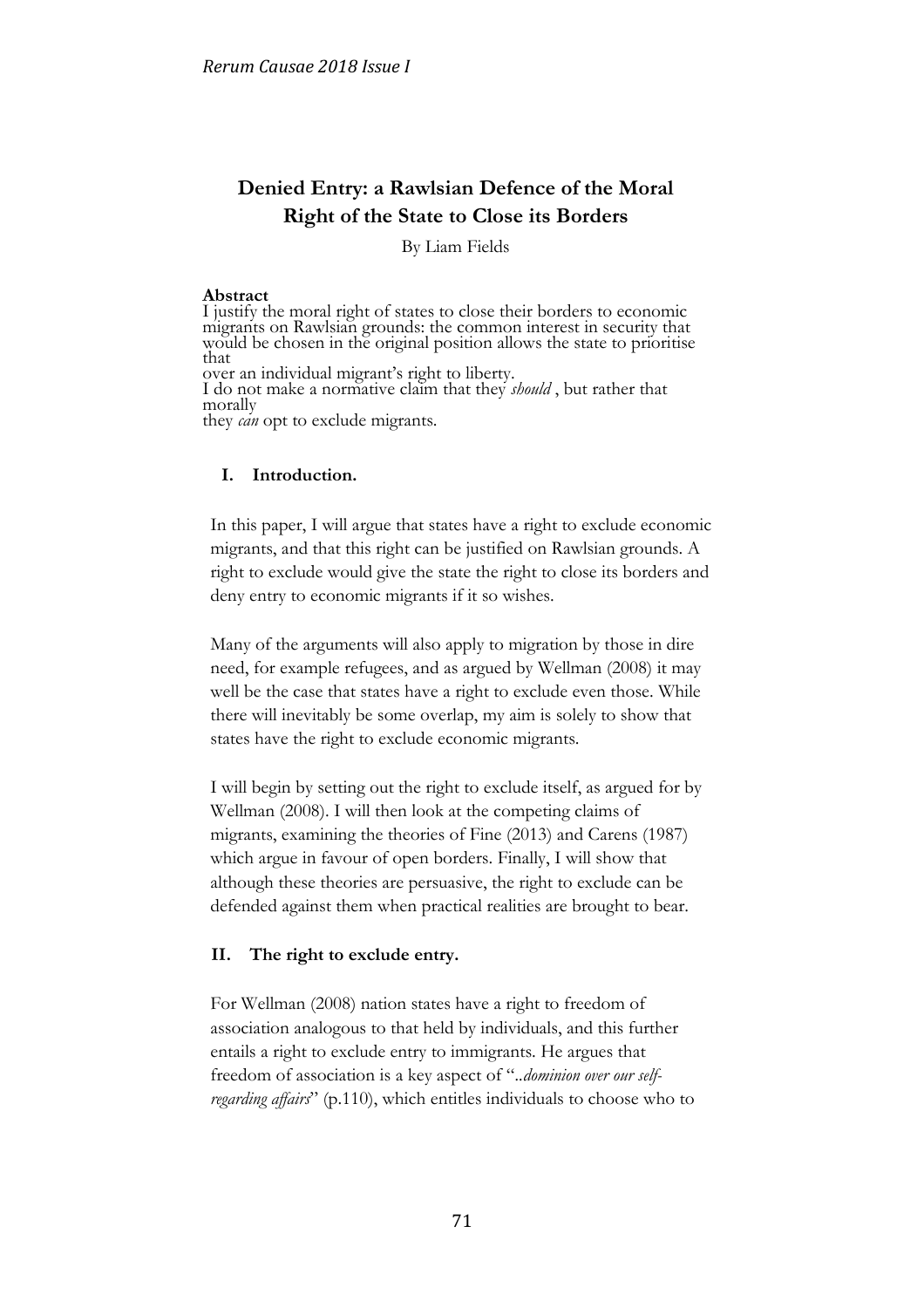associate with, particularly in important areas like marriage and religion. An intrinsic part of this freedom is a right to refuse association - one does not have to marry a particular person, or become a buddhist, unless one chooses to do so.

He contends that the state's right to exclude entry is no different to the individual's right to remain single in any relevant way. Drawing this analogy is straightforward - as a person might choose a husband, a collective might choose whom, if anyone, it would like to join its community. It seems intuitively apparent that it would be wrong for Iran to be forced to join NATO, or for the UK to annex France, and the wrongness of these cannot, Wellman posits, be explained without reference to the right to autonomy these states possess.

Pevnick (2011, 30) disputes Wellman's analogy, arguing that membership by birth does not equate to free association, but this argument is not entirely convincing. We are incapable of agency at birth, and we readily accept that our parents make life decisions for us until we are able to do so ourselves. Membership of a society is arguably equivalent; our parents simply make the decision to enter into association on our behalf. In liberal societies at least, parents have a choice of where their children become citizens of, albeit one limited by the availability of alternatives. With this being so, I will continue by assuming the validity of Wellman's analogy, foregoing a defence of Pevnick's (2011) institutional ownership argument in favour of a right to exclude entry.

Wellman's analogy therefore establishes that states do have a right to exclude economic migrants. He argues that as it is rooted in an entitlement that it is a deontological right, but emphasises that it is not absolute - it can be defeated by competing considerations (p.117). Fine (2013) builds on this point, asking why the state's right to exclude outweighs the competing claims of the immigrants to be admitted.

She argues that the difficulties and costs of immigrating, including learning languages, abandoning social support networks, and building a life in an alien culture imply that people who do it must have good reasons (p.263). She highlights that the right of a state to exclude migrants is far more significant in a person's life than the right held by voluntary associations; no one state can necessarily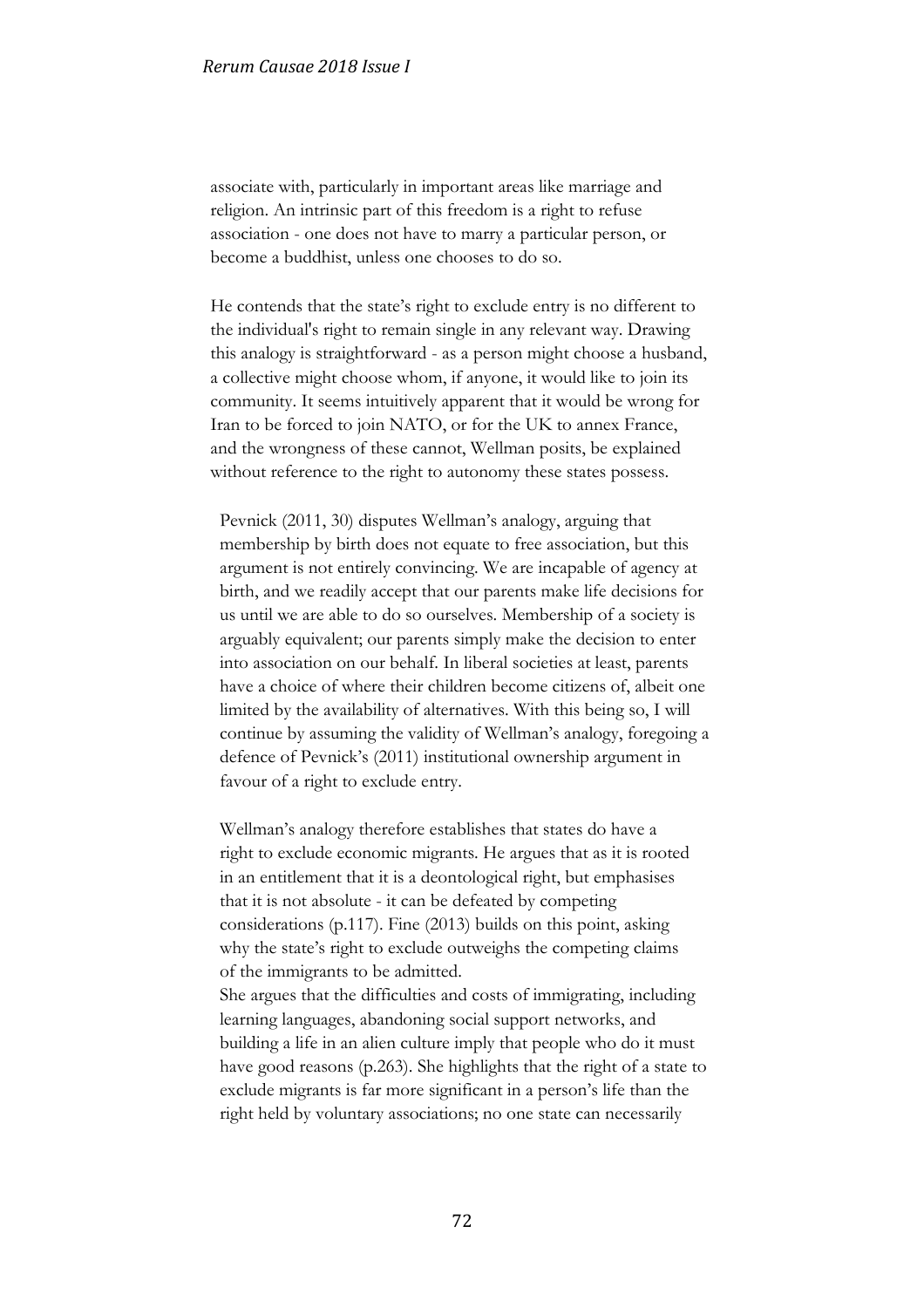replace another, nor can one readily found their own state, so exclusion of immigrants has far greater consequences. These are valid concerns, and necessitate a closer look at the competing claims of immigrants, and the moral argument for open borders.

#### **III. Competing claims: open borders in theory.**

Fine (2013, 256) notes that the exclusion of immigrants by nation states is a recent development, only becoming commonplace in the late 20th Century. She argues that the right of states to do so is contrary to a "*..fundamental liberal commitment to the moral equality of all people*". Per Cole (2000), exclusion of immigrants cannot be justified on liberal grounds, as it is inherently morally arbitrary.

Perhaps the strongest liberal argument along these lines is made by Carens (1987), who equated citizenship in Western liberal democracies to feudal privilege, an inherited status that enhances your life chances for morally arbitrary reasons. His argument is based on John Rawls' (1971) theory of justice as fairness, which posits that just principles for

governing a society would be a chosen from behind a 'veil of ignorance' in the 'original position'. A person in the original position has no knowledge of their own characteristics, including their gender, age, race, place of birth, or concept of the good, and would therefore choose principles

impartially and rationally. While Rawls himself expressly limits his thought experiment to a closed system where the question of immigration could not be addressed, Carens (1987, 256) makes a convincing argument that it is a relevant way of looking at it. By examining immigration from the original position we avoid self interested and partisan considerations,

treat all humans as free and equal moral persons, and remove morally arbitrary '..*natural and social contingencies*'.

Carens (p.255) follows Rawls' approach of first setting out an ideal theory, which makes a number of idealising assumptions about the world in order to reach a set of fundamental principles by which we might reform the

non-ideal world. Under ideal theory, we assume everyone will adopt the principles we set out, and that there are no countervailing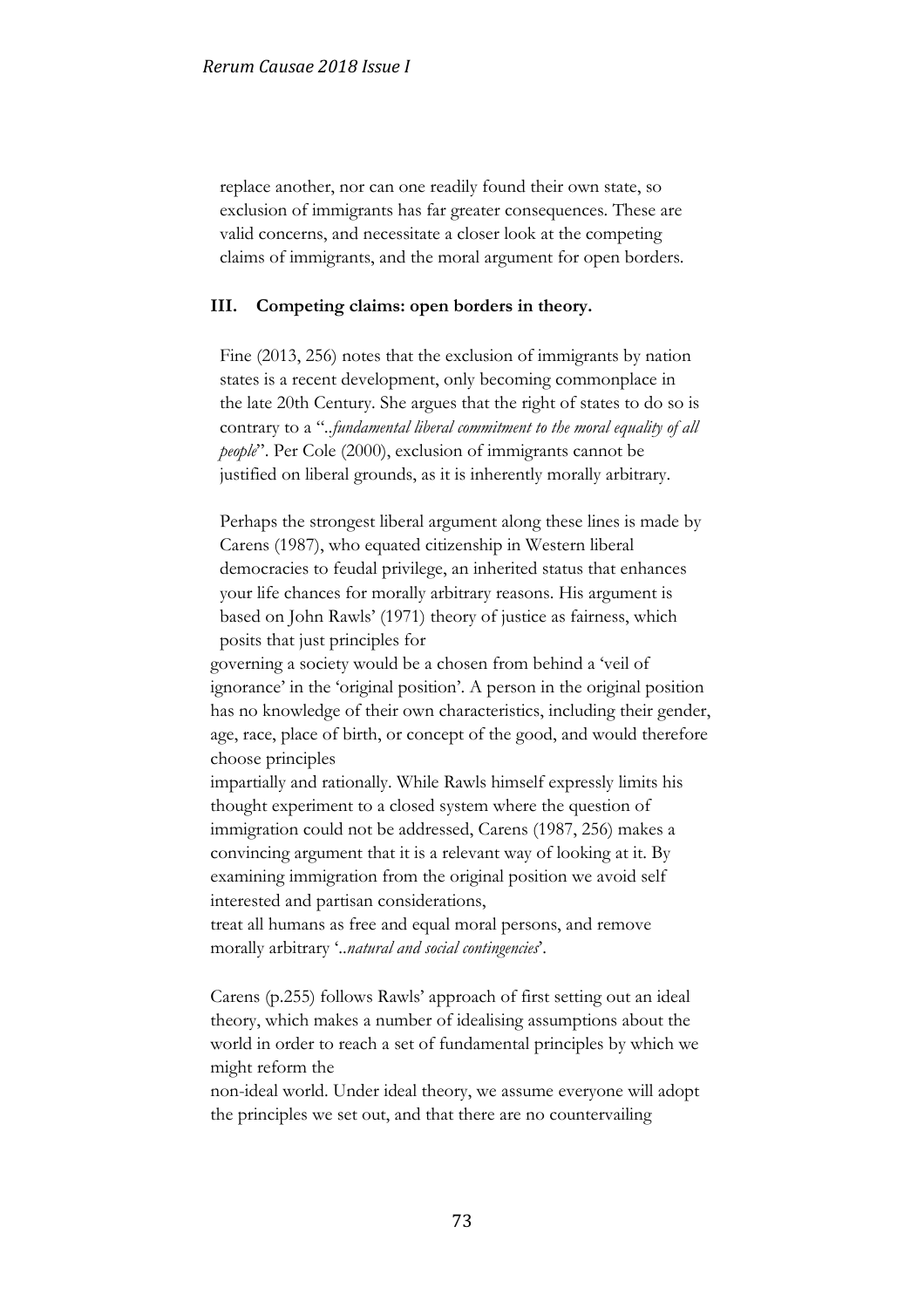negative social conditions (Wenar, 2017). Carens thereby sets out a standard by which we would judge an ideal society.

When evaluating a principle from the original position, we adopt the perspective of the person it most disadvantages, as once the veil of ignorance is lifted, we may find it is we who are so disadvantaged. If we accept, as per Fine (2013) above, that an immigrant has compelling reasons to migrate, then they are most disadvantaged by exclusion and it is their perspective we must adopt. Carens (1987, 258) assumes that the benefits of decentralisation might persuade us to maintain nation states in an ideal world, so assumes we would keep them. In such a perfect world, he argues, even where states refrain on Rawlsian grounds from restricting religious freedom or sustaining inequalities between states, there are still many valid reasons for individuals to become economic migrants. Individual economic opportunities will vary between states, one might fall in love with a person living on the other side of the world, or one might want to live among people who share one's religious beliefs. Migration might, therefore, be essential to the migrant's plan of life. This provides us with a particularly strong competing claim against the right to exclude.

How might we adjudicate between these claims? Under Rawls' 'justice as fairness', liberty may only be restricted to ensure the preservation of public order and security, as these are ultimately necessary for all other liberties (Rawls, 1971:p.187). If we were to follow this, as Carens (1987) does, it would need to be shown that open borders would lead to a reasonable expectation of chaos and the breakdown of order in order to decide in favour of the right to exclude. If we accept all the assumptions of an ideal world, such an expectation seems far from reasonable.

The pursuit of an ideal then, to create a world in which morally arbitrary contingencies like birthplace and parentage have no justificatory strength, gives us a compelling reason for states to open their borders. Is the pursuit of an ideal sufficient justification to force states to open their borders in the real world, where we have to face historical obstacles in the absence of idealising assumptions?

# **IV. Competing claims: open borders in practice**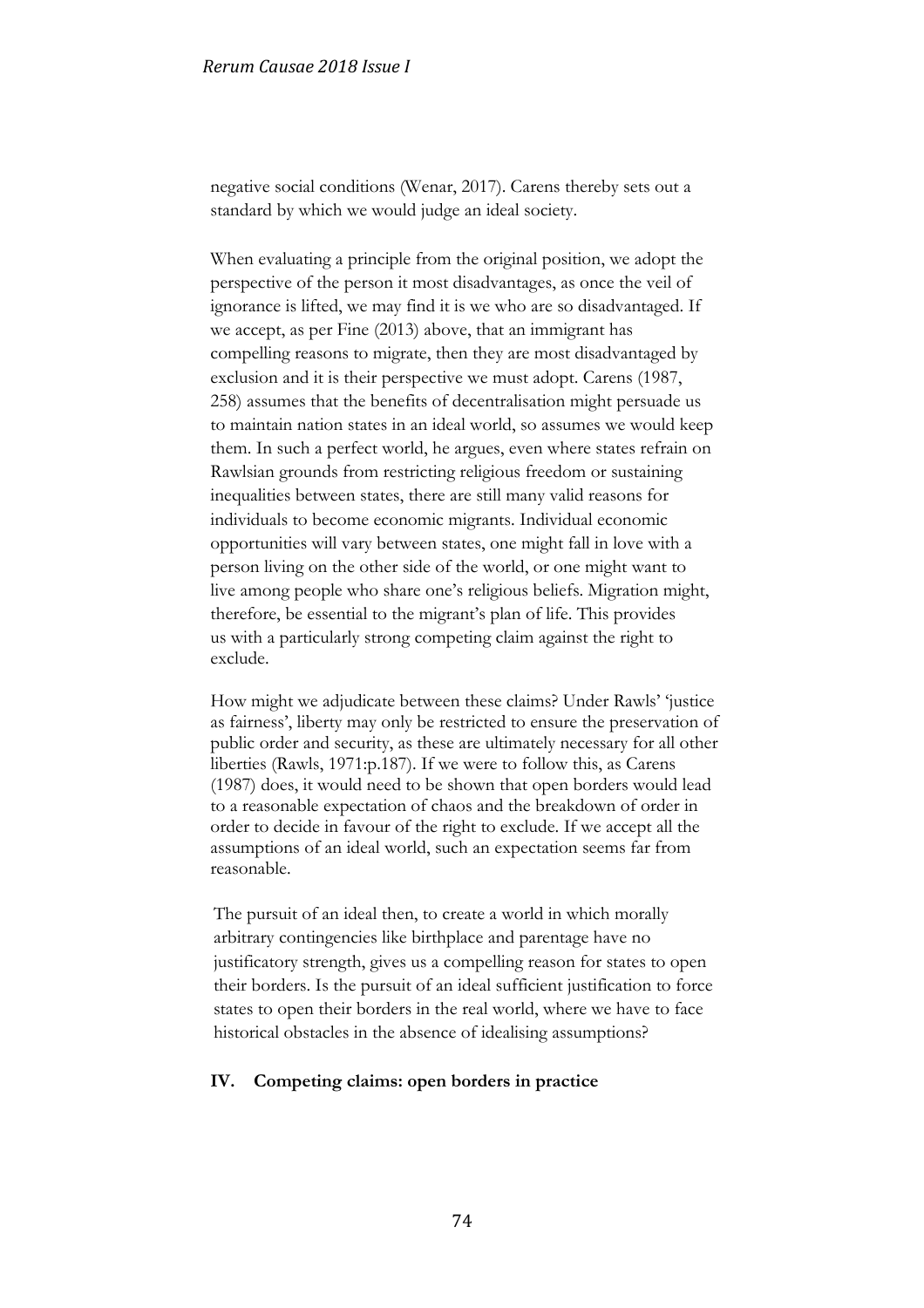In practice, there are vast social and economic inequalities between nations, and these conditions make it far more likely that migration controls are needed to impose or ensure order. A common argument concerns the size of demand (Carens, 1987); that the number of people in poor countries who would migrate to wealthy countries with open borders far exceeds the number that could practically be taken. For Carens, if the goal is to prevent wealthy countries being overrun, present restrictions on migration are too restrictive.

We would struggle to use the size of demand to justify the right to exclude on Rawlsian grounds however. Under the original position we have to prioritise the worse off, which means that we would have to show that the economic well-being of current citizens would be lowered below that of the migrants in their home country. Further than that, liberty is prioritised over economic condition, so the financial concerns of current citizens are largely irrelevant.

To justify the right to exclude on Rawlsian grounds then, you would need to show that there was a reasonable expectation that opening borders to migrants would cause chaos and the breakdown of order, leading to a net loss of liberty. This is more plausible in the absence of idealising assumptions. Carens (1987) warns that to think of migrants in this way is the territory of bigotry and ignorance, but even if we accept this, evidence suggests it *is* a reasonable expectation.

For example, Boyes (2017) connects an increase in Muslim migration to Sweden and Germany with increases in anti-semitism, including the firebombing of a synagogue in Gothenburg and the vandalism of a cemetery in Malmö. While the immigrants Boyes refers to are refugees, the principle is the same for our purposes. A recent study by the Zurich University of Applied Sciences, funded by Germany's Ministry of Family Affairs, showed that Lower Saxony experienced an increase in violent crime of 10.4% in 2015-2016, 90% of which was attributed to migrants (see, e.g., Deutsche Welle, 2018). The same study found that migrants from war torn places, like Syria and Afghanistan, were significantly less likely to commit violent crime; we might infer from this that economic migrants are *more* likely to commit violent crimes than refugees. Without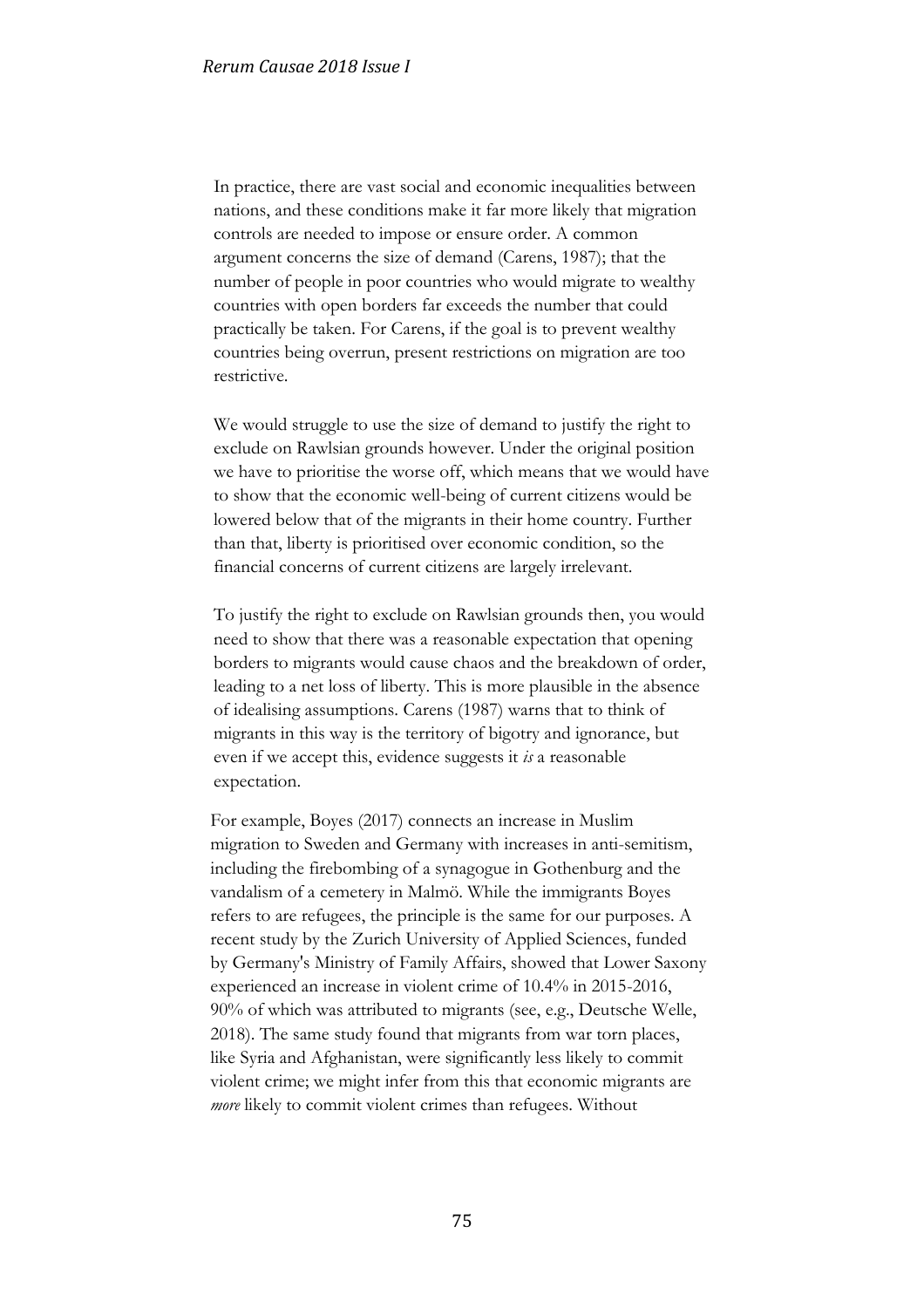a right to exclude then, a state becomes vulnerable to chaos and disorder, as evidenced by violence and citizens being unable to express their religious beliefs in public.

Note that the justification sought here is dependent on a breakdown of social order, not merely on a challenge to the distinctive national cultures of, say, Sweden and Germany. Fine (2013, 261) quotes Miller (1995), who argues that distinctive national culture is necessary to *"..provide citizens with a sense of their collective identity and belonging, and a background against which more individual choices about how to live can be made"*. Fine notes that such considerations don't count under the original position however, as nobody behind the veil of ignorance would risk the possibility of foregoing an important right of freedom for a cultural ideal that might be irrelevant to them.

Boyes' example, however, demonstrates chaos and the breakdown of order on a local scale, and is indicative of how it might occur on a national scale. With open borders, it is plausible that a large number of immigrants with values antithetical to the indigenous citizens would move to the

state. If a small number of refugees are minded to incite violence, and prevent the state from protecting the religious freedoms of its citizens in localised places, we can infer that a larger (and unlimited) number of immigrants could be so minded across a larger area. This is sufficient, I think, to give us a reasonable expectation of chaos and the breakdown of social order; we need not defend exclusion merely on the grounds of a threat to the host culture. The right to exclude can therefore be justified on Rawlsian grounds.

# **V. Conclusion**

It seems clear that a person's birthplace is morally arbitrary, and the argument that you should be free to migrate to the place where you have the best opportunities in life is a powerful one. In a perfect world, it would be indefensible to close state borders to migrants, and it is extremely difficult to advocate for such a position from behind Rawls' veil of ignorance. Nonetheless, all liberties are ultimately dependent on security, as without it the state cannot uphold them, and the permissibility of prioritising security from the original